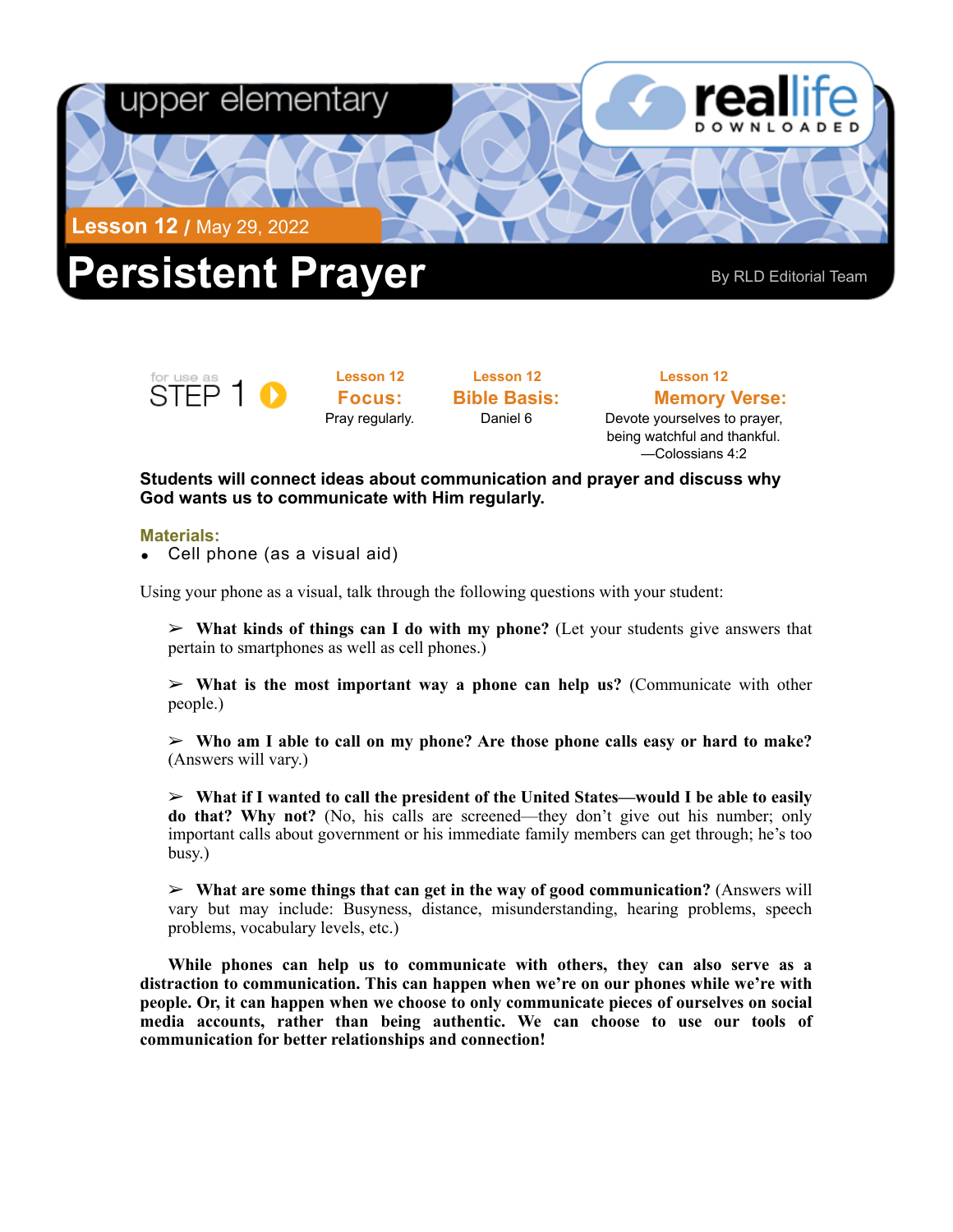**Communication is important in any relationship. Prayer is no different—it's communication with God. God wants us to talk with Him, and He wants to talk with us. In today's lesson, we'll meet a man who took prayer very seriously and was so committed to doing it that he ended up getting into big trouble! Let's find out what happened….**

(Continue on to Steps 2 and 3 in your teacher's guide; your Step 4 appears below.)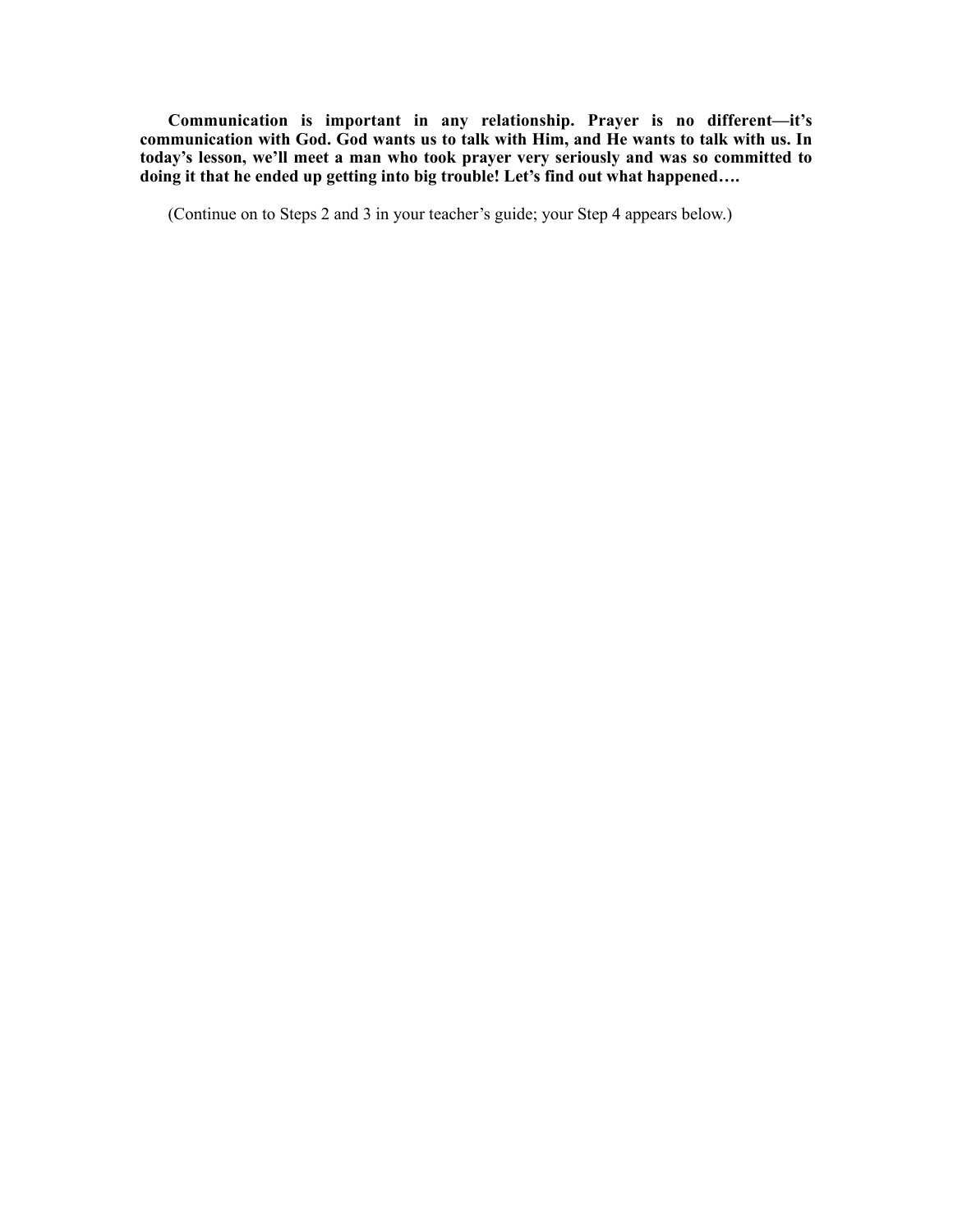

## STEP 4 0

**Lesson 12 Focus:**  Pray regularly.

**Lesson 12 Bible Basis:** Daniel 6

## **Lesson 12 Memory Verse:** Devote yourselves to prayer, being watchful and thankful. —Colossians 4:2

## **Materials:**

- Paper (1 sheet per student)
- Pens/pencils (1 per student)

If your class is meeting online, invite students to bring papers and pens/pencils with them to class.

**Our lesson today used Daniel to teach us about the importance of and the power of prayer. Daniel made prayer a part of his daily life, even when it was against the law to pray to God. No matter what might have been going on in his life, regardless of how big or little, prayer was the most important part of Daniel's daily routine. And when he faced huge, scary challenges—whether it was an angry king or a hungry lion—Daniel knew to turn to God first. Daniel talked with God constantly, and he relied on God to help him through the little and the big things that happened in his life.** 

Have a volunteer read the memory verse.

**Prayer isn't meant to be something we do just once during the day and then cross off our list. God wants us to communicate with Him constantly throughout our day. This is a right we have in our country that Daniel did not have, and that's not something we should ever take for granted.** 

**There is a well-known Sunday school song that you may have learned when you were little—the lyrics are: "Whisper a prayer in the morning, whisper a prayer at noon, whisper a prayer in the evening, to keep your heart in tune." That song was written as a simple reminder to always, always be praying and talking with Jesus.** 

**Do you think you can make prayer a regular and consistent part of your day? One simple way to help us regularly pray is to pray for a different person every day.**